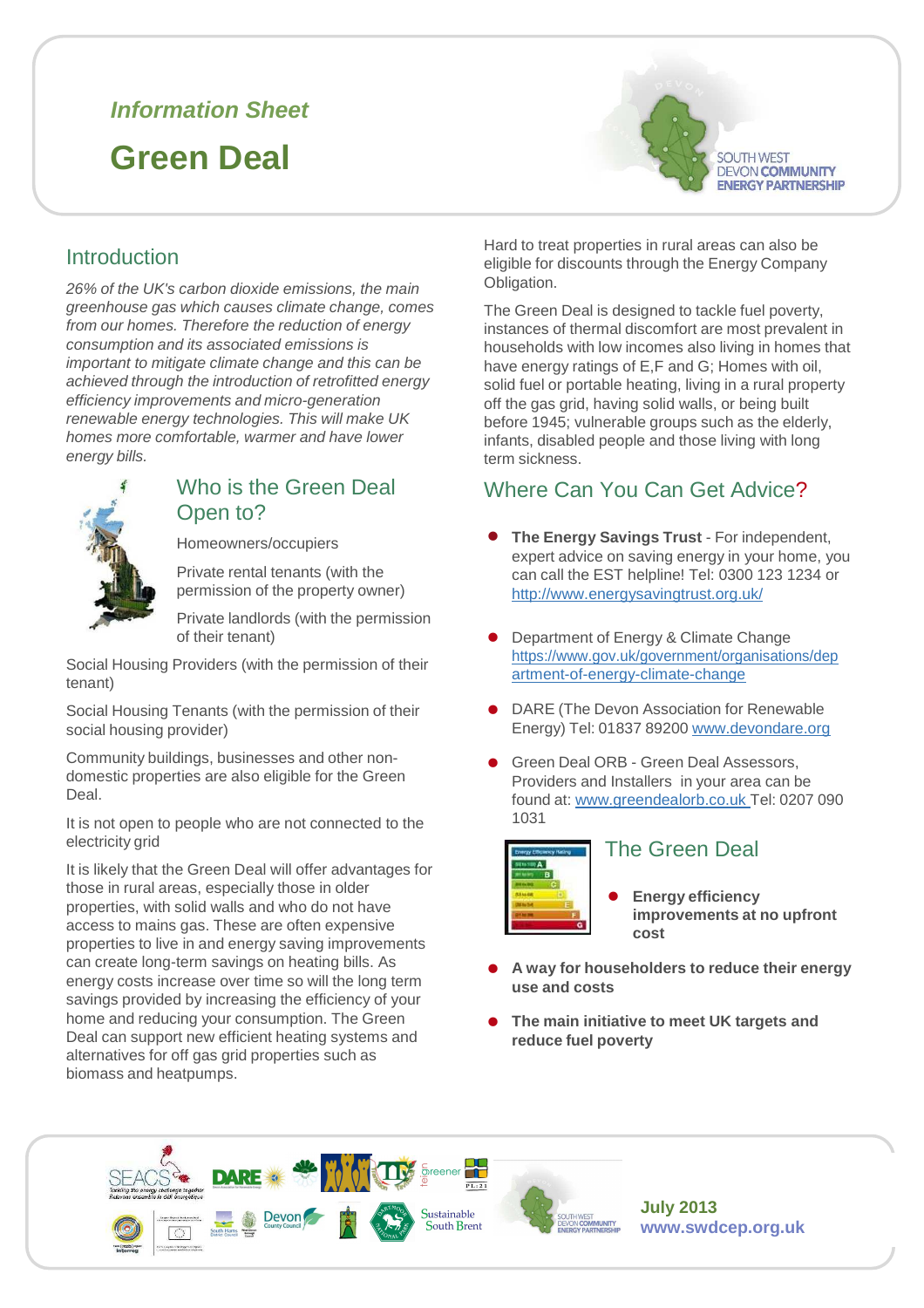**a A** market-led mechanism, funded by private<br> **a d market-led mechanism, funded by private**<br> **a d Heat recovery systems capital**

# GD Assessment & Advice

- A Green Deal assessment has to be carried out by a qualified and registered Green Deal Assessor (G.D.A)
- An assessment includes an Energy Performance Certificate (EPC) and an audit of occupancy and actual energy use at the home
- This produces a Green Deal Advice Report
- An assessor can be employed by an installer or **Renewable Energy** Green Deal Provider directly
- Quotes are then obtained by the Green Deal Provider(s) from Green Deal Installers

# Green Deal Assessors



The assessor is required to **Fenestration**<br>carry out an 'impartial' **COLLA COLLA COLLA** carry out an 'impartial' assessment, but is not required to be independent of a company selling energy-

saving improvements or renewables. They must make clear to you when and where their independent advice ends and where selling improvements begins.

- It is the EPC that is used to decide the amount of  $\begin{array}{c} \begin{array}{ccc} \bullet & \bullet \\ \bullet & \bullet \end{array} \end{array}$ Green Deal finance you can borrow. This means there is a risk -particularly for low energy users that the EPC could overstate how much energy you could save, meaning that your repayments might be higher than your savings.
- A more accurate picture of your actual savings<br>from your particular home and energy use is from your particular home and energy use is provided within the occupancy assessment.

# What Improvements Are Covered By The Green Deal?

#### **Heating, ventilation and air conditioning**

- $\bullet$ Condensing boilers
- $\bullet$
- $\bullet$ Under-floor heating
- $\bullet$

#### **Building fabric**

- Cavity wall insulation
- $\bullet$ Loft insulation
- $\bullet$ Flat roof insulation
- C Internal wall insulation
- $\bullet$ External wall insulation
- $\bullet$ Draught proofing
- $\bullet$ Floor insulation
- $\bullet$ Heating system insulation (cylinder, pipes)

- Ground and air source heat pumps
- $\bullet$ Solar thermal
- $\bullet$ Solar PV
- $\bullet$ Biomass boilers
- $\Omega$ Micro-CHP

Energy Efficient Glazing and Doors

It is important to note that some energy savings improvements will require planning permission, building regulations or in some cases listed buildings consent.



# The Golden Rule

That savings from improvements should repay the capital cost plus interest

over a minimum of 10 years and a maximum of a 25 year period or within the lifetime of the improvements.

- These savings are not guaranteed
- This can apply to individual improvements or a package of improvements
- Annual re-payment must be less or equal to the projected energy bill savings

### Green Deal Provider

Heating controls • A Green Deal Provider will organise quotes following your Green Deal Report for



**Information Sheet Green Deal July 2013 www.swdcep.org.uk**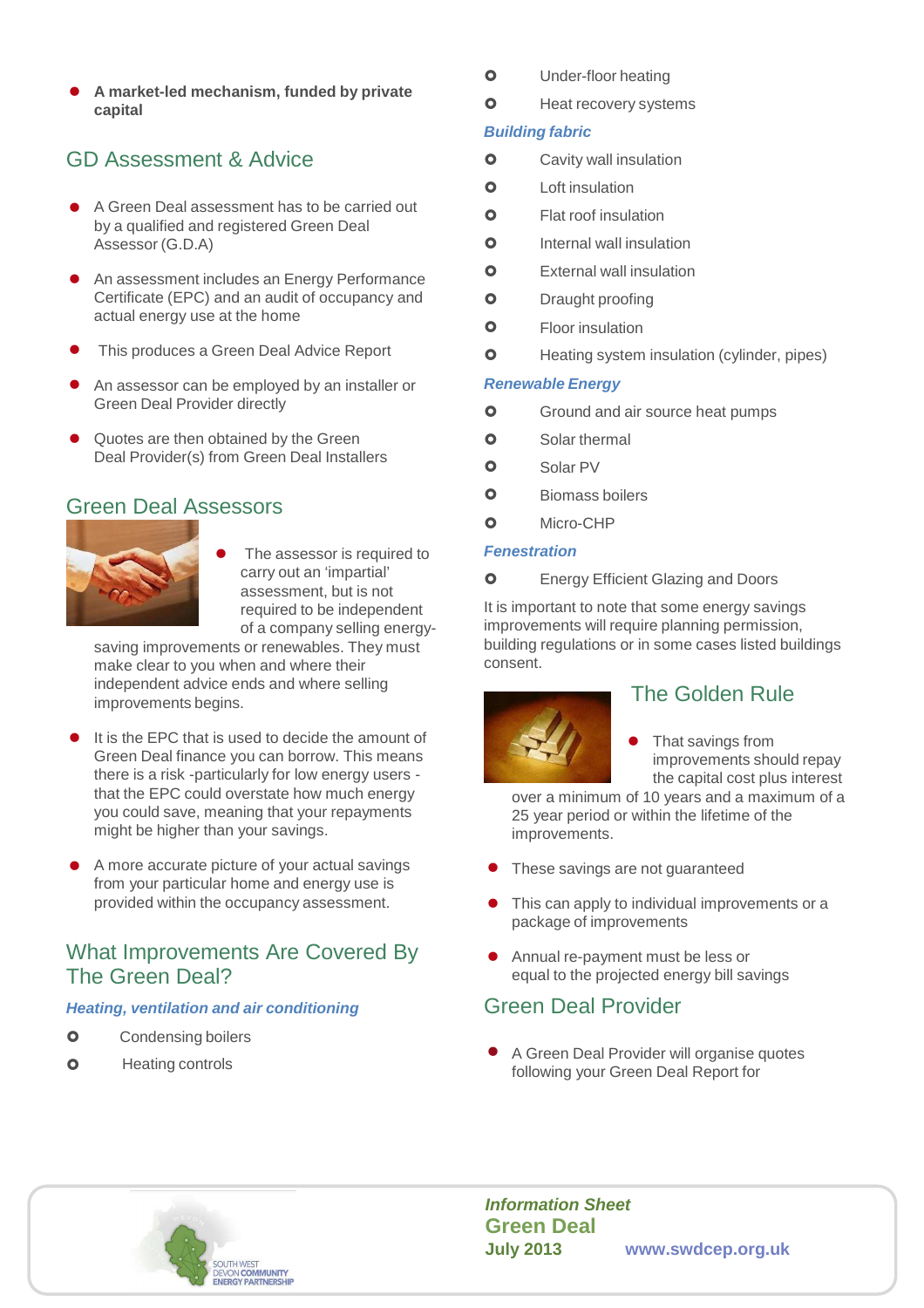recommended measures which you would like installed.

- They will project manage the visits from tradespeople and the installation of the energy saving measures.
- They will organise the finance and the recovery of the loan through your electricity bill.
- They are liable for all works carried out

#### Green Deal Finance

- Green Deal loan repayments are added to your electricity bill – this is organised between your energy supply company and Green Deal Provider.
- The loan is associated with your property and not The identity associated with your property and not example ECO can be used in conjunction with Green Deal<br>Finance for incorporate which do not meet the
- It must be declared when selling or renting a property
- Green Deal Finance is subject to interest rates of between 6.9 – 9.5% - this is set by the Green Deal Provider and can differ between providers.
- The interest rate is fixed for the term of the loan.
- Your lender will be the Green Deal Provider and they will decide the terms of your loan (amount, length & rate of interest) within your Green Deal Plan
- You can combine Green Deal Finance with your own money, improvements do not have to be 100% Green Deal funded.
- Measures will be implemented immediately and hence savings will begin immediately but the measures will be paid for over time. It will protect consumers against energy price rises as they will use less energy although specific energy costs may swap during the repayment period as savings that are made on a heating bill, gas or oil perhaps, will be paid for on the electricity bill by a fixed additional charge which will be used to pay for the measure(s).

# Energy Company Obligation (ECO)



ECO is an obligation on the energy suppliers to

support household energy efficiency – inclusive of:

- **Affordable Warmth Obligation heating/hot water systems & insulation improvements** for low income and vulnerable households in receipt of certain income related benefits (not applicable to social housing) for measures which reduce the cost of heating the home.
- **Carbon Saving Obligation solid wall & hard to treat cavity wall insulation improvements** – • not means tested and open to all households.
- **Carbon Saving Communities Obligation Insulation improvements** for homes in defined low income areas, the bottom 15% UK most deprived areas (15% to be delivered in low income households in rural areas).

finance for improvements which do not meet the Golden Rule. ECO discounts do not apply to all improvements or all households for full details visit https://www.gov.uk/government/uploads/system/uploa ds/attachment\_data/file/48406/5504-which-energyefficiency-improvements-qualify-for-g.pdf

# GD Cash Back – Kick Start

The Green Deal Cashback Scheme is a first-come, first-served offer where householders in England and Wales can claim Cashback from Government on energy saving improvements. Packages could be worth over £1000 - the more you do, the more you get.

- **O** Have a Green Deal assessment carried out on the property
- **O** Get and agree quotes from a Green Deal Provider
- **O** Apply for Cashback voucher online or by phone.
- **O** Receive a voucher confirming the Cashback amount
- Complete works within a specified period  $\Omega$

#### https://gdcashback.decc.gov.uk/



### Green Deal Installers

Green Deal energy saving improvements must be carried out by a registered Green Deal Installer.



**Information Sheet Green Deal July 2013 www.swdcep.org.uk**